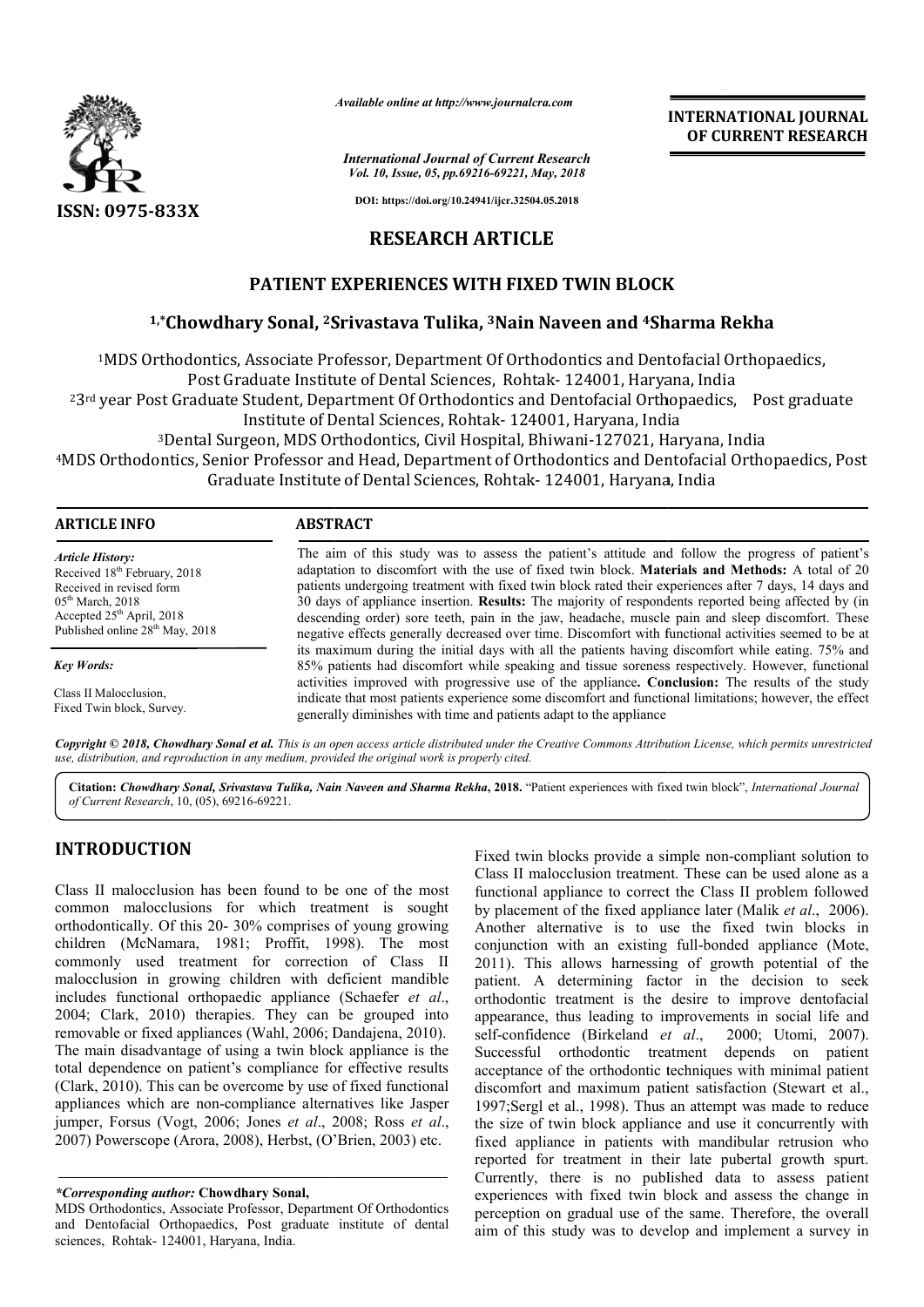order to assess patient's experience with the fixed twin block. Clinicians may find this information useful in assessing and motivating a patient who may be undergoing treatment using fixed twin block.

### **MATERIALS AND METHODS**

A total of 20 patients were recruited for the study which comprised of 12 females and 8 males (mean age  $15 \pm 0.2$  years) who reported to the Department of Orthodontics and Dentofacial Orthopaedics, PGIDS, Rohtak for the purpose of orthodontic treatment. These patients had a Class II div 1 malocclusion with mandibular retrusion, suited for functional jaw orthopaedics. Since these patients were found to be in late pubertal growth spurt, (assessed using CVMI growth status Baccetti et al., 2015) it was decided to treat these patients using fixed twin block (Figure 1) so as to harness their growth potential to the maximum without the potential risk of non compliance. Patients who had already achieved their full growth potential were excluded from the study. The aim of this study was to conduct a survey to assess patient experiences with the use of fixed twin block. An attempt was also made to assess the change in attitude of patient with regular use of the same appliance at 7 days, 14 days and 30 days.

Each patient treated with fixed twin block was given a questionnaire (Appendix) for assessment of their difficulty/discomfort with the use of the appliance. The patients were assessed at 7days, 14 days and 30 days post insertion. Informed consent was obtained from the subjects' parents regarding participation in the study. The questionnaire was based on previous studies (O'Brien et al., 2003; Bowman *et al*., 2013; Gandhi, 2013) where similar survey was done on patients who were using fixed functional appliances. It was formulated in English and verbally translated in Hindi. In case of any query or further explanation solicited by the patient, the same researcher further explained the question in the local language. At the end of the data collection period, all responses were collected and subjected to statistical analysis. Descriptive statistics as well as Pearson Chi Square test were calculated. P values of less than 0.05 were considered as statistically significant. Analysis were performed using the Statistical Package for Social Sciences (SPSS) Version 25.0, SPSS Inc. Chicago.

## **RESULTS**

All the patients felt that they were given complete information about the appliance including post insertion instructions before wearing it. Responses regarding the initial effect of fixed twin block on certain functions (speech and eating) are shown in Table 1. Out of 20, 15 patients confessed that the appliance looked scary and overwhelming to them when they looked at it for the first time (Table 2). 15% of the patients complained of soft tissue lacerations while using the appliance (Table 3). Responses about pain and sleep discomfort at different time intervals of 7 days, 14 days and 1 month post insertion are given in Table 4. The majority of respondents reported being affected by (in descending order) sore teeth, pain in the jaw, headache, muscle pain and sleep discomfort. The pain in teeth seemed to disappear with regular use of the appliance with 70% patients having no pain at 14 days which reduced further to 95% having no pain at 30 days of use. 95% of the patients had no jaw pain, 90% no muscle pain and 85% patients no headache at 30 days.

Sleep discomfort was reduced dramatically in these patients with 100% of the patients having difficulty in ability to sleep at 30 days (Table 4). Discomfort with functional activities seemed to be at its maximum during the initial days with all the patients having discomfort while eating. 75% and 85% patients had discomfort while speaking and tissue soreness respectively. With progressive use of the appliance, functional activities improved. There was no discomfort while talking (75%) and eating (50%) and 75% patients did not have any tissue soreness at 14 days. This reduced further at 30 days to 90%, 80% and 85% respectively (Table 6). Chi square test was applied for correlation of pain and other parameters between 7 and 14 days, 7 and 30 days respectively (Table VI). There was a significant decrease in teeth pain, discomfort while eating and talking and tissue soreness at 14 days. When the same parameters were compared at 7 days and 30 days of appliance use the results were highly significant with teeth and jaw pain and functional activities. The pain reduction in muscles, was however not significant. Sleep disturbance, headache had a reduction, though the results were non-significant.

#### **DISCUSSION**

Orthodontics involves a large array of age range of patients who are treated for different kinds of malocclusions. The choice of treatment is largely influenced by the developmental age of the patient which in turn influences the psychological aspect of treatment, the appliance designs and the cooperation of the patient. The current study focuses on the patient perception to the use of fixed twin block. The results from this analysis could be of special interest to clinicians as the interpretation may help them prepare their patients for the inconveniences that may be faced by their patients on use of this appliance.

Tables 1 and 2 provide information about the general view of the patient towards the appliance. While majority of patients felt that they were explained in detail about the appliance by their clinician initially, most of the patients were unhappy and felt discomfort and embarrassment on use of the appliance in the initial days. This could be due to the acrylic show of the appliance. The discomfort may be due to the strained musculature and the positive pterygoid response (Clark, 2010). Pain in teeth, muscles and jaws was found to be significant in the initial few days of appliance use. This could have a major psychological impact on the patient's attitude towards use of the appliance. O'Connor *et al* reported pain to be greatest dislike during treatment and rated it as the fourth among major apprehensions and fear towards orthodontic treatment (O'Connor, 2000). This could be the likely reason for about 30% of the patients who requested the discontinuation of the appliance on initial use. Although on counselling by the operator, the patients agreed to continue the treatment further. Pain is a subjective behaviour and depends on many factors like age, gender, emotional state and stress, cultural differences and previous pain experiences (Ngan, 1989).

In our study, discomfort was found to be maximum in the initial 7 days of appliance use. Similar result has been found in the past studies (Bowman et al., 2013; Stewartet al., 1997; Gandhi et al., 2013) 50 % of our patients reported a little difficulty in speaking in the initial 7 days. Bowman *et al*. (2013) also reported initial discomfort with FFRD In study by Bowman (Bowman *et al*., 2013), 13.4% patients reported that FFRD affected their speech and 65.2% reported it affected their chewing.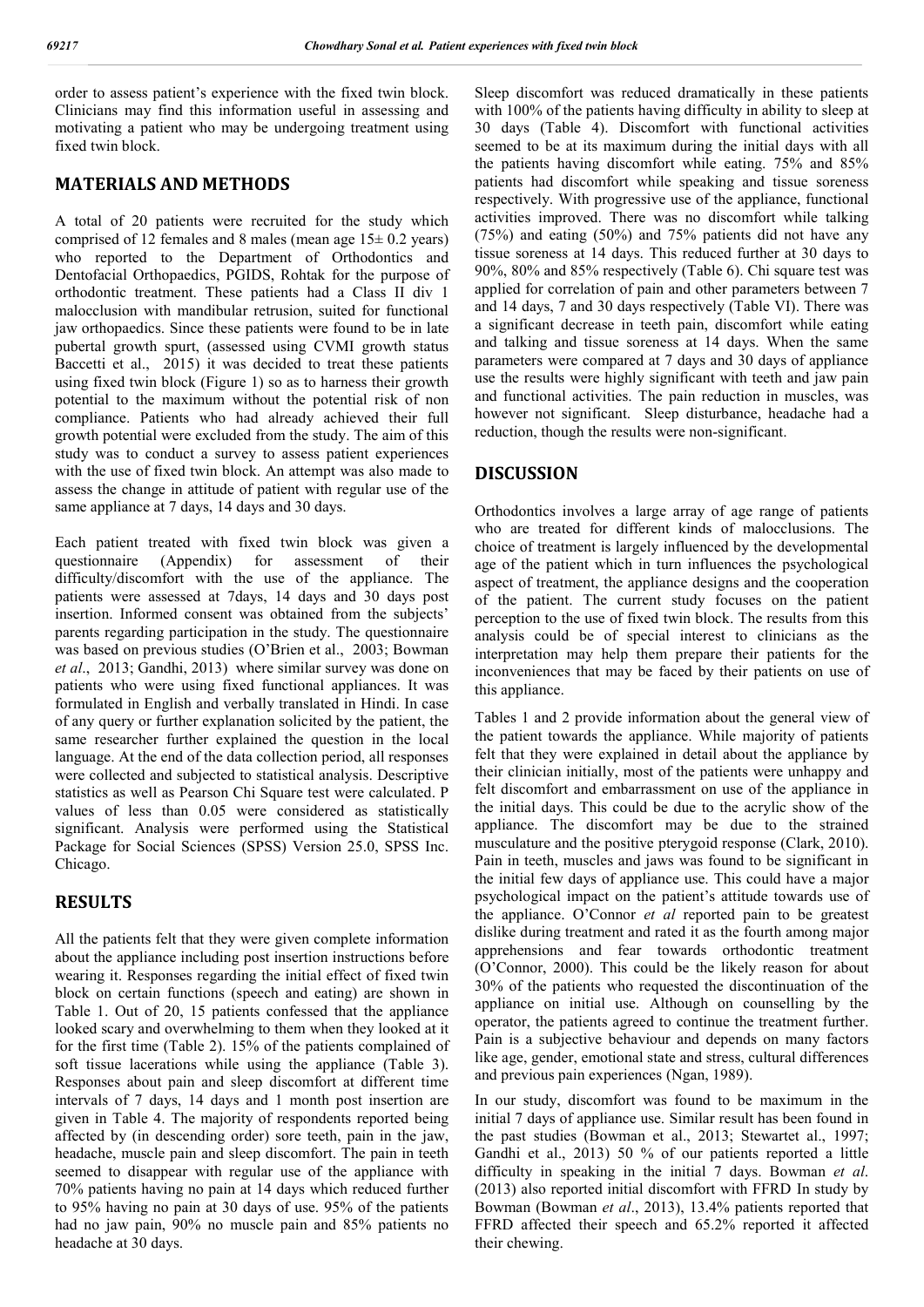#### **Table 1. Responses to questions 2 and 3**

| Ouestionnaire                                                  |            |            | n(%)      |                   |
|----------------------------------------------------------------|------------|------------|-----------|-------------------|
|                                                                | Not at all | A little   | A lot     | Does not worry me |
| Did you feel embarrassment/discomfort in front of others while | $4(20\%)$  | $14(70\%)$ | $2(10\%)$ | $0(0\%)$          |
| talking                                                        |            |            |           |                   |
| Did you feel embarrassment/discomfort in front of other while  | $4(20\%)$  | $12(60\%)$ | $2(10\%)$ | $2(10\%)$         |
| eating?                                                        |            |            |           |                   |

#### **Table 2. Responses to questions 1,5 and 6**

| <b>Ouestionnaire</b>                                                                                            | Yes         | No       |
|-----------------------------------------------------------------------------------------------------------------|-------------|----------|
| Did your doctor in terms of pain/discomfort and its impact explain you properly about the appliance on daily    | $20(100\%)$ | $0(0\%)$ |
| activity                                                                                                        |             |          |
| Did you ask the doctor to remove the appliance because you felt it is too hard to have it in your mouth for the | $6(30\%)$   | 14(70%)  |
| long time                                                                                                       |             |          |
| Did the appliance look scary/ overwhelming to you when u looked at the appliance for the first time             | 15(75%)     | 5(25%)   |

#### **Table 3. Soft tissue lacerations**

| lacerations<br>tissue<br>Sott | Receiving<br>appliance<br>ΩŤ             | appliance: ¿<br>Using<br>the | appliance<br>Breakage<br>. OT | above<br>the<br>None<br>$^{\circ}$                |
|-------------------------------|------------------------------------------|------------------------------|-------------------------------|---------------------------------------------------|
|                               | $\Omega$<br>$\sqrt{0}$ .<br>$\mathbf{v}$ | $5.0\%$                      | (0%                           | $(85.0\%)$<br>$\overline{\phantom{0}}$<br>$\cdot$ |

#### **Table 4. Teeth pain, jaw pain, muscle pain, headache, sleep discomfort at 7 days, 14 days and 30 days respectively**

| Ouestionnaire | 7 days, n (%) |                   |           | 14 days,n (%) |                   |           | 30 days, $n$ $\frac{9}{6}$ |                                 |         |  |
|---------------|---------------|-------------------|-----------|---------------|-------------------|-----------|----------------------------|---------------------------------|---------|--|
|               | Not at all    | a little<br>a lot |           | Not at all    | a little<br>a lot |           |                            | a little<br>Not at all<br>a lot |         |  |
| Teeth pain    | $7(35.0\%)$   |                   |           | 14            |                   |           | 19                         |                                 |         |  |
|               |               | $(60.0\%)$        | $(5.0\%)$ | $(70.0\%)$    | $(25.0\%)$        | $(5.0\%)$ | $(95.0\%)$                 | $(5.0\%)$                       | $(0\%)$ |  |
| Jaw pain      |               |                   |           | 14            |                   |           | 19                         |                                 |         |  |
|               | $(55.0\%)$    | $(40.0\%)$        | $(5.0\%)$ | $(70.0\%)$    | $(25.0\%)$        | $(5.0\%)$ | $(95.0\%)$                 | $(5.0\%)$                       | $(0\%)$ |  |
| Muscle pain   | 15            |                   |           | 15            |                   |           | 18                         | $2(10.0\%)$                     |         |  |
|               | $(75.0\%)$    | $(20.0\%)$        | $(5.0\%)$ | $75.0\%$      | $(20.0\%)$        | $(5.0\%)$ | $(90.0\%)$                 |                                 | $(0\%)$ |  |
| Head ache     | 14            |                   |           | 12            |                   |           | 17                         | $3(15.0\%)$                     |         |  |
|               | $(70.0\%)$    | $(25.0\%)$        | $(5.0\%)$ | $(60.0\%)$    | $(35.0\%)$        | $(5.0\%)$ | $(85.0\%)$                 |                                 | $(0\%)$ |  |
| Sleep         | 16            |                   |           | 15            | 4                 |           | 20                         | $\Omega$                        |         |  |
| Discomfort    | $(80.0\%)$    | $15.0\%$          | $(5.0\%)$ | $75.0\%$      | $(20.0\%)$        | $(5.0\%)$ | $(100.0\%)$                | $(0\%)$                         | $(0\%)$ |  |

#### **Table 5. Discomfort with Functional Activities at 7 days, 14 days and 30 days respectively**

| Ouestionnaire          | days, n $(\%)$ |            |            | 14 days, $n$ $\frac{6}{6}$ |            |           | 30 days, $n$ $\frac{6}{6}$ |            |           |
|------------------------|----------------|------------|------------|----------------------------|------------|-----------|----------------------------|------------|-----------|
|                        | Not at all     | a little   | a lot      | Not at all                 | a little   | a lot     | Not at all                 | a little   | a lot     |
| Discomfort while       |                | 10         |            | 15                         |            |           | $18(90.0\%)$               |            |           |
| talking                | $(25.0\%)$     | $(50.0\%)$ | $(25.0\%)$ | $(75.0\%)$                 | $(20.0\%)$ | $(5.0\%)$ |                            | $(10.0\%)$ | $(0\%)$   |
| Discomfort while       |                |            | 18         | 10                         |            |           | $16(80.0\%)$               |            |           |
| eating                 | $(0\%)$        | $(10.0\%)$ | $(90.0\%)$ | $(50.0\%)$                 | $(45.0\%)$ | $(5.0\%)$ |                            | $(20.0\%)$ | $(0\%)$   |
| <b>Tissue Soreness</b> |                | 12         |            | 15                         |            |           | 17 (85.0%)                 |            |           |
|                        | $(15.0\%)$     | $(60.0\%)$ | $(25.0\%)$ | $(75.0\%)$                 | $(20.0\%)$ | $(5.0\%)$ |                            | $(10.0\%)$ | $(5.0\%)$ |

#### **Table 6. Changes in positive perception of pain by patient with time**

| Ouestionnaire           |         | Patient         | Patient       | Patient          | $P(7-14)$                | $P(7-30)$  |
|-------------------------|---------|-----------------|---------------|------------------|--------------------------|------------|
|                         |         | perception at 7 | perception at | perception at 30 |                          |            |
|                         |         | days            | 14days        | days             |                          |            |
| Teeth pain              | Present | 13              | 6             |                  | $0.0267*$                | $0.0001**$ |
|                         | Absent  | $\overline{7}$  | 14            | 19               | $\blacksquare$           |            |
| Jaw pain                | Present | 9               | 6             |                  | 0.3272                   | $0.0084*$  |
|                         | Absent  | 11              | 14            | 19               | $\blacksquare$           |            |
| Muscle pain             | Present | 5               | 5             | $\overline{c}$   | 1.000                    | 0.4075     |
|                         | Absent  | 15              | 15            | 18               | $\overline{a}$           |            |
| Headache                | Present | 6               | 8             | 3                | 0.5073                   | 0.4506     |
|                         | Absent  | 14              | 12            | 17               | $\overline{\phantom{a}}$ |            |
| Sleep Discomfort        | Present | 4               | 5             | $\theta$         | 0.7050                   | 0.1060     |
|                         | Absent  | 16              | 15            | 20               | $\blacksquare$           |            |
| Discomfort while        | Present | 15              |               | 2                | $0.0016*$                | $0.0001**$ |
| talking                 | Absent  | 5               | 15            | 18               |                          |            |
| Discomfort while eating | Present | 20              | 10            | 4                | $0.0004**$               | $0.0001**$ |
|                         | Absent  | $\mathbf{0}$    | 10            | 16               |                          |            |
| <b>Tissue Soreness</b>  | Present | 17              | 5             | 3                | $0.0003**$               | $0.0001**$ |
|                         | Absent  | 3               | 15            | 17               | $\blacksquare$           |            |

\*P< 0.05 – significant, \*\*P<0.001 - highly significant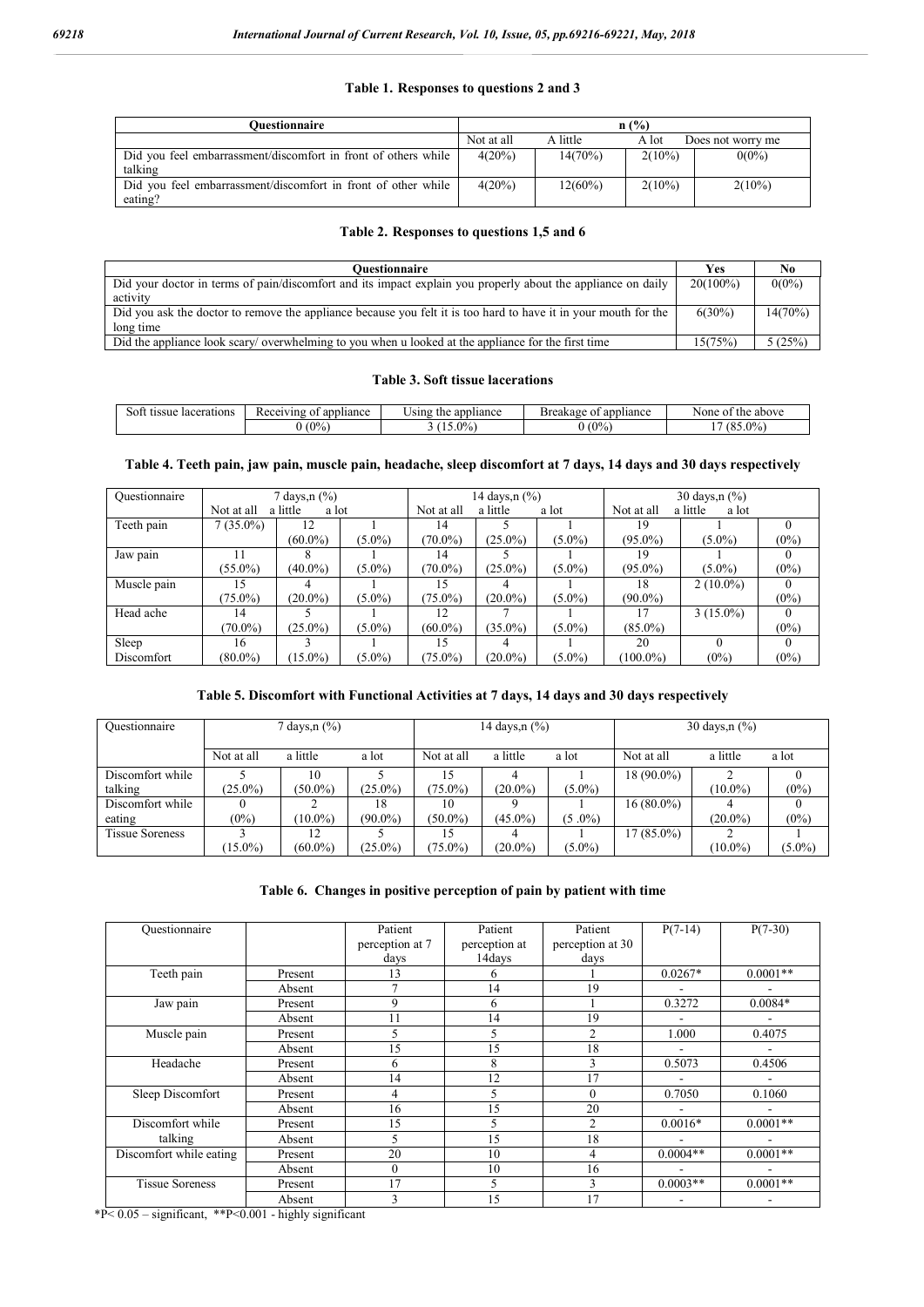

**Figure 1. Fixed Twin Block**

Gandhi *et al* stated 37.5% difficulty in speech, 50% with eating with FFRD group. 62.5% of patients reported problems with speech and eating respectively in patients with MPA IV appliance (Gandhi *et al*., 2013). Arora *et al*. (2018) reported similar results with 53.8% and 46.2 % discomfort on speaking with Powerscope and Forsus respectively. They reported 30.8% and 53.8% discomfort on eating with Powerscope and Forsus respectively. In our study, about 90% patients had more discomfort while eating at 7 days. This may be attributed to the acrylic bite blocks. The discomfort in speaking was found to be similar to previous studies. Owing to the more comfortable and less bulky nature of the twin block, the soft tissue lacerations were found to be minimal with only 15% patients reporting soft tissue lacerations with use of this appliance.

On comparing the amount of discomfort experienced by the patients over time, we found a significant decrease in discomfort while speaking and chewing  $(P<0.001)$ . Similar results have been reported in previous studies (Aroraet al., 2018; Stewartet al, 1997; Serglet al., 1998). Although no attempt was made to quantify the amount of reduction in discomfort over time by the previous studies, these studies concluded a reduction in discomfort and similar complaints with time. Segl *et al*. (Sergl *et al*., 1998) stated a reduction in number of complaints with time in patients with both fixed and removable appliances. This implies that the patients to some extent accept these side effects and also become habitual and tolerant to them with gradual use of the appliance. This study provides a comprehensive understanding of the patient's experiences with use of fixed twin block in patients with retrusive mandible in late pubertal stage. This information could be useful to judge the apprehensions of the patient on use of the appliance. However, confounding factors like expertise of the operator, doctor patient relationship, clinical setting, socioeconomic status and ethnicity of the patient could play a role in influencing the results (Stewart, 1997). Thus a study on a larger sample size is solicited in the future.

#### **Conclusion**

In general, the results of this study highlight a strong interrelationship between patient's attitudes and pain perception at the beginning of fixed twin block appliance, and their capability to accommodate to discomfort associated with the same. Most patients experience some discomfort and functional limitations on the initial days of appliance insertion; however, the effect generally diminishes significantly with time and patients adapt to the appliance.

## **REFERENCES**

Arora V., Sharma R., Chowdhary S. 2018. Comparative evaluation of treatment effects between two fixed functional appliances for correction of Class II malocclusion: A single-center randomized controlled trial. *Angle Orthod.,* 88: 259–266.

- Baccetti T., Franchi L., McNamara Jr JA. 2005. The cervical vertebral maturation (CVM) method for the assessment of optimal treatment timing in Dentofacial Orthopaedics. *Semin Orthod*., 11: 119-129.
- Birkeland K., Bøe OE., Wisth PJ. 2000. Relationship between occlusion and satisfaction with dental appearance in orthodontically treated and untreated groups. A longitudinal study. *Eur J Orthod.,* 22: 509-518.
- Bowman AC., Saltaji H., Flores-Mir C., Preston B., Tabbaa S. 2013. Patient experiences with the Forsus fatigue resistant device. *Angle Orthod.,* 83: 437-446.
- Clark W. 2010. Functional treatment objectives. In: Nanda R, Kapila S, editors. Current Therapy in Orthodontics. St. Louis, MO: Mosby Elsevier; 87-102.
- Dandajena T. 2010. Hybrid functional appliances for management of Class II malocclusions. In: Nanda R, Kapila S, editors. Current Therapy in Orthodontics. St. Louis, MO: Mosby Elsevier; 103-113.
- Gandhi P, Goel M, Batra P. 2013. Relative comparison and assessment of patient's attitude and discomfort between two different types of fixed functional appliances: A comprehensive survey. *J Orthod Res.,* 1: 83-88.
- Jones G., Buschang PH., Kim KB., Oliver DR. 2008. Class II non-extraction patients treated with the Forsus fatigue resistant device versus intermaxillary elastics. *Angle Orthod.,* 78: 332-338.
- Malik OH., Read MJ. 2006. A clip on fixed functional appliance *Journal Clin Orthod*., 9: 542-547.
- McNamara J. 1981. Components of a Class II malocclusion in children 8–10 years of age. *Angle Orthod.,* 51: 177–202.
- Mote NR., Toshniwal NG. 2011. Efficacy of fixed twin block: A clinical and cephalometric study. *Pravara Med Rev.,*  $3(3)$ : 4-9.
- Ngan P., Kess B., Wilson S. 1989. Perception of discomfort by patients undergoing orthodontic treatment. *Am J Orthod Dentofacial Orthop.,* 96: 47-53.
- O'Brien K., Wright J., Conboy F. *et al*. 2003. Effectiveness of treatment for Class II malocclusion with the Herbst or Twin block appliances: a randomized, controlled trial. *Am J Orthod Dentofacial Orthop.,* 124: 128–137.
- O'Connor PJ. 2000. Patients' perceptions before, during, and after orthodontic treatment. *J Clin Orthod.,* 34: 591-592.
- Proffit W., Fields H., Moray L. 1998. Prevalence of malocclusion and orthodontic treatment need in the United States: estimates from the NHANES III survey. *Int J Adult Orthod Orthognath Surg.,* 13: 97–106.
- Ross AP., Gaffey BJ., Quick AN. 2007. Breakages using a unilateral fixed functional appliance: a case report using the Forsus TM Fatigue Resistant Device. *Journal of Orthodontics,* 34: 2–5.
- Schaefer AT., McNamara JA. Jr, Franchi L., Baccetti T. 2004. A cephalometric comparison of treatment with the twin block and stainless steel crown Herbst appliance followed by fixed appliance therapy. *Am J Orthod Dentofacial Orthop.,* 126: 7–15.
- Sergl H., Klages U., Zentner. 1998. Pain and discomfort during orthodontic treatment: causative factors and effects on compliance. *Am J Orthod Dentofacial Orthop*; 114: 684– 691.
- Stewart F., Kerr J., Taylor, P. 1997. Appliance wear: the patient's point of view. *Eur J Orthod.*, 19: 377–382.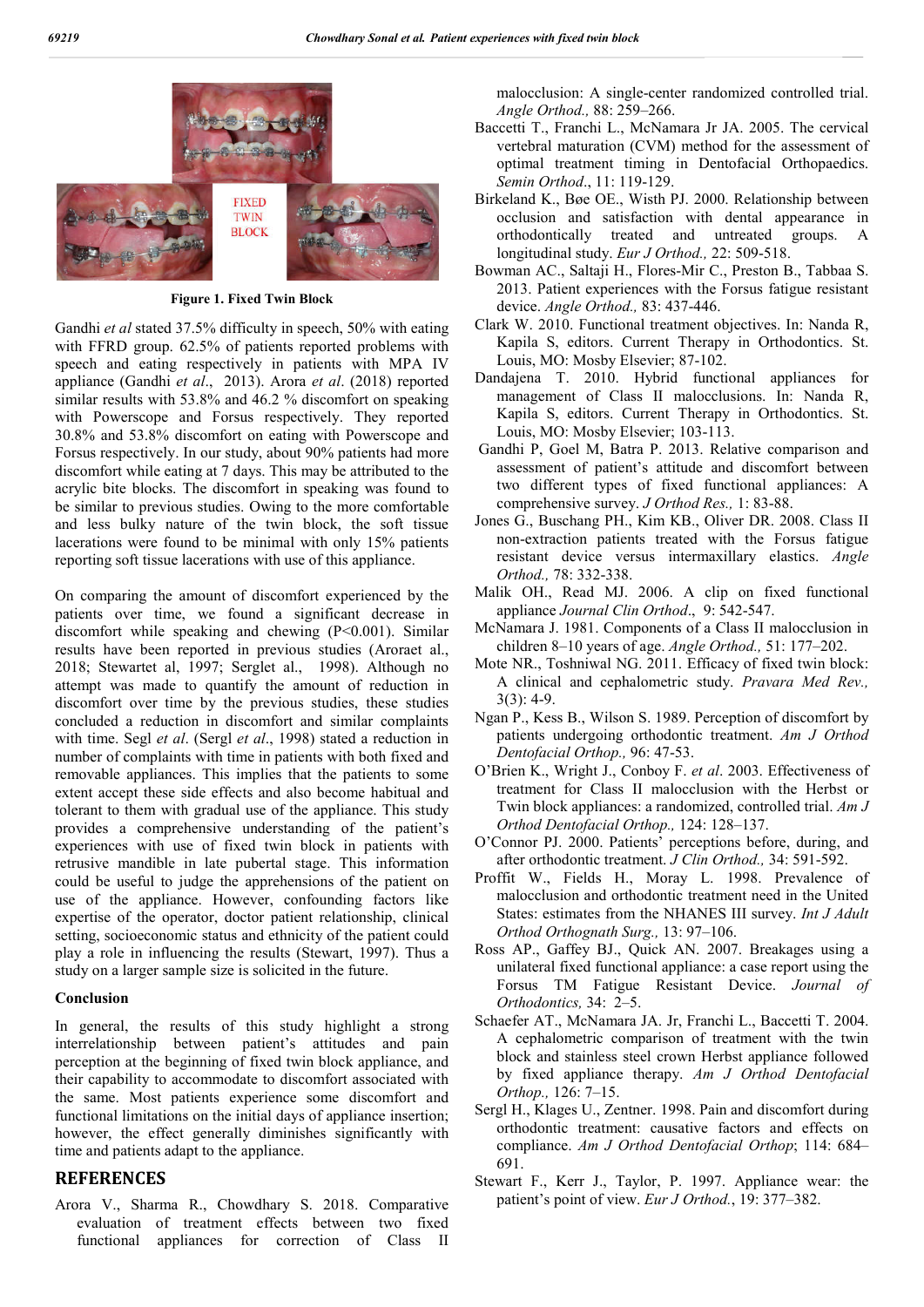| Afr J Med Med Sci., 36: 31-36.                              |                    | Wahl N. 2006. Orthodontics in 3 millennia. Chapter 9:<br>Utomi IL. 2007. Challenges and motivating factors of<br>treatment among orthodontic patients in Lagos, Nigeria.<br>Functional appliances to midcentury. Am J Orthod<br>Dentofacial Orthop., 129: 829-833.<br>Vogt W. 2006. The Forsus Fatigue Resistant Device. J Clin |
|-------------------------------------------------------------|--------------------|---------------------------------------------------------------------------------------------------------------------------------------------------------------------------------------------------------------------------------------------------------------------------------------------------------------------------------|
| Orthod., 40: 368-377.                                       |                    |                                                                                                                                                                                                                                                                                                                                 |
| <b>APPENDIX</b>                                             |                    |                                                                                                                                                                                                                                                                                                                                 |
|                                                             |                    | Questionnaire for evaluating patient attitude and pain perception for orthodontic treatment                                                                                                                                                                                                                                     |
|                                                             |                    | 1. Did your doctor in terms of pain/discomfort and its impact explain you properly about the appliance on daily activity?                                                                                                                                                                                                       |
| No<br>Yes                                                   |                    |                                                                                                                                                                                                                                                                                                                                 |
|                                                             |                    | 2. Did you feel embarrassment/ discomfort in front of others while talking?                                                                                                                                                                                                                                                     |
| (a) Not at all<br>(b) a little                              | $(c)$ a lot        | (d) does not worry me                                                                                                                                                                                                                                                                                                           |
|                                                             |                    | 3. Did you feel embarrassment/discomfort in front of others while eating?                                                                                                                                                                                                                                                       |
| (a) Not at all<br>(b) a little                              | $(c)$ a lot        | (d) does not worry me                                                                                                                                                                                                                                                                                                           |
| 4. Did you get any soft tissue lacerations?                 |                    |                                                                                                                                                                                                                                                                                                                                 |
| (a) Receiving of the appliance<br>(c) Breakage of appliance |                    | (b) Using the appliance<br>(d) None of the above                                                                                                                                                                                                                                                                                |
|                                                             |                    | 5. Did you ask the doctor to remove the appliance because you felt it is too hard to have it in your mouth for a long time?                                                                                                                                                                                                     |
| Yes<br>N <sub>0</sub>                                       |                    |                                                                                                                                                                                                                                                                                                                                 |
|                                                             |                    | 6. Did the appliance look scary/ overwhelming to you when u looked at the appliance for the first time?                                                                                                                                                                                                                         |
| Yes<br>N <sub>0</sub>                                       |                    |                                                                                                                                                                                                                                                                                                                                 |
| 7. Did anyone ever tease you because of the appliance?      |                    |                                                                                                                                                                                                                                                                                                                                 |
| Yes<br>N <sub>0</sub>                                       |                    |                                                                                                                                                                                                                                                                                                                                 |
|                                                             |                    | Please circle that fits your experience regarding having appliance in the mouth 7 days after its insertion:                                                                                                                                                                                                                     |
| (A) Pain/discomfort/soreness                                |                    |                                                                                                                                                                                                                                                                                                                                 |
| Teeth                                                       |                    |                                                                                                                                                                                                                                                                                                                                 |
| (a) Not at all                                              | (b) a little       | $(c)$ a lot                                                                                                                                                                                                                                                                                                                     |
| Jaws                                                        |                    |                                                                                                                                                                                                                                                                                                                                 |
| (a) Not at all                                              | (b) a little       | (c) a lot                                                                                                                                                                                                                                                                                                                       |
| Muscles                                                     |                    |                                                                                                                                                                                                                                                                                                                                 |
| (a) Not at all                                              | (b) a little       | $(c)$ a lot                                                                                                                                                                                                                                                                                                                     |
| Headache                                                    |                    |                                                                                                                                                                                                                                                                                                                                 |
| (a) Not at all                                              | (b) a little       | $(c)$ a lot                                                                                                                                                                                                                                                                                                                     |
| (B) Your ability to sleep properly:                         |                    |                                                                                                                                                                                                                                                                                                                                 |
| (a) No difference                                           | (b) Slightly worse | (c) Much worse                                                                                                                                                                                                                                                                                                                  |
| (C) Discomfort with functional activities                   |                    |                                                                                                                                                                                                                                                                                                                                 |
| While eating                                                |                    |                                                                                                                                                                                                                                                                                                                                 |
| (a) Not at all                                              | (b) a little       | $(c)$ a lot                                                                                                                                                                                                                                                                                                                     |
| While speaking                                              |                    |                                                                                                                                                                                                                                                                                                                                 |
| (a) Not at all                                              | (b) a little       | $(c)$ a lot                                                                                                                                                                                                                                                                                                                     |
| Soft Tissue soreness                                        |                    |                                                                                                                                                                                                                                                                                                                                 |
| (a) Not at all                                              | (b) a little       | $(c)$ a lot                                                                                                                                                                                                                                                                                                                     |

Please circle that fits your experience regarding having appliance in the mouth 14 days after its insertion: (A) Pain/discomfort/soreness